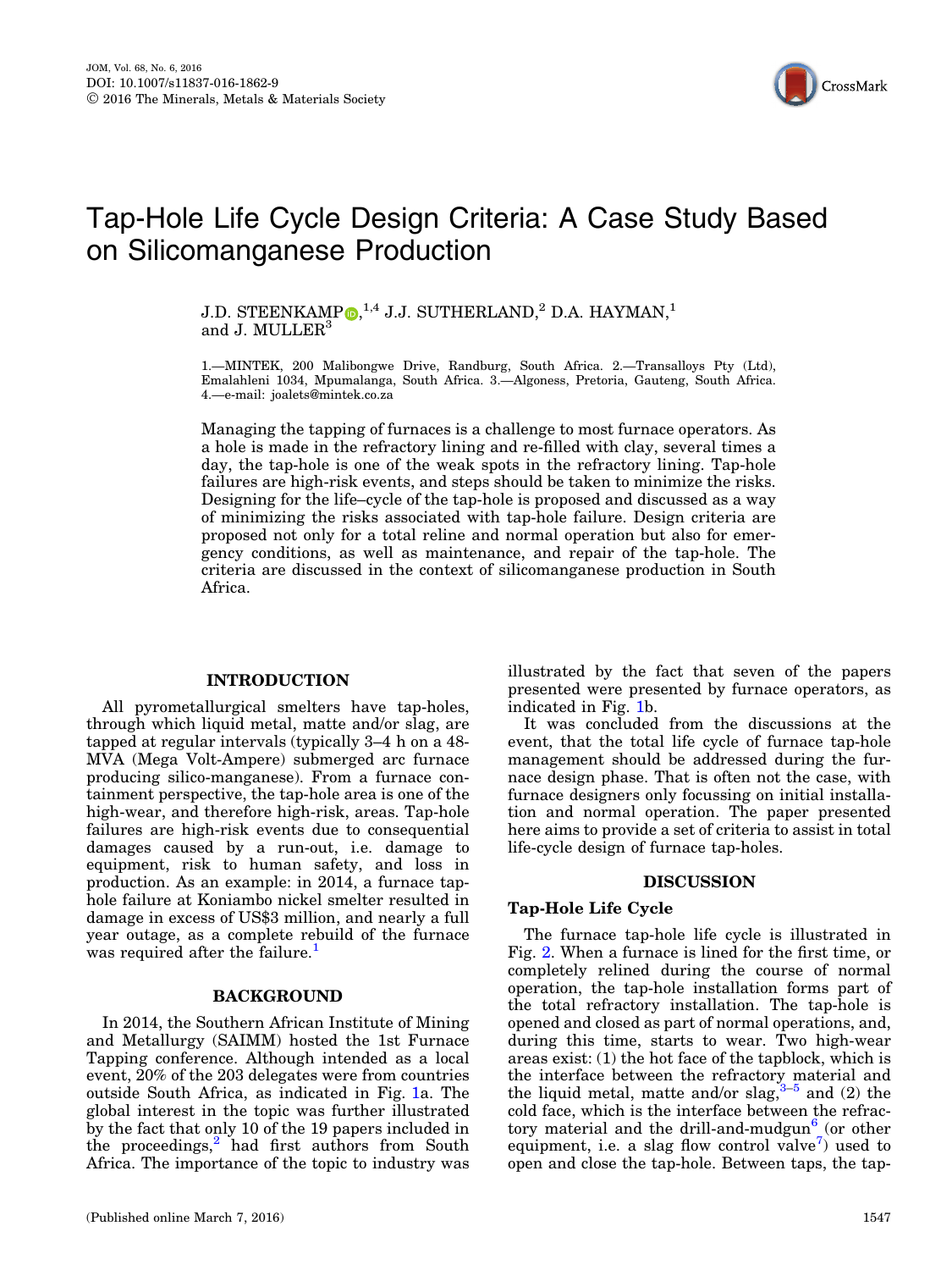<span id="page-1-0"></span>

hole is maintained at regular intervals. Examples of tap-hole maintenance practices include rebuilding the tap-hole channel by using reconstructive clay<sup>[8](#page-8-0)</sup> and cleaning the tapblock at the cold face, or even replacing a thin refractory brick $9$  forming the interface between the tapblock and the mudgun. Tap-hole repairs are typically large maintenance activities, and can be either planned or unplanned events. Planned tap-hole repairs can range from only a few sections of the tapblock being replaced, taking a few hours to complete,  $10$  to a large section of the sidewall—including the tapblock—being replaced, taking several weeks.<sup>[10,11](#page-8-0)</sup> Unplanned tap-hole repairs typically take place after an uncontrolled event in which a tap-hole failed to close, or a tap-hole burn-though occurred.<sup>[10](#page-8-0)</sup> The amount of repair work required depends on the extent of the damage.

In the following sections the criteria required to address each aspect of the tap-hole life cycle during the design phase are discussed in more detail. A submerged arc furnace (SAF) producing silico-manganese (SiMn) is used to contextualise the discussion.

#### SiMn Production in SAF

In South Africa, SiMn is produced by the carbothermic reduction of manganese ore and quartz in submerged arc furnaces (SAFs). Typically, the manganese ore utilized contains (by mass) 37.0% Mn,  $5.7\%$  Fe, 2.8% MgO, 0.3% Al<sub>2</sub>O<sub>3</sub>, 5.9% SiO<sub>2</sub>, and 11.9%CaO. As indicated in Fig. [3](#page-2-0), the manganese ore, carbonaceous reductant (typically bituminous coal and coke) and quartz are fed through feedports in the roof, which is suspended above the furnace. The Söderberg electrodes  $(1.6 \text{ m})$  in diameter on a 48-MVA furnace) provide the electrical energy required to sustain the endothermic reduction reactions and are submerged in a gas-permeable



Fig. 2. The tap-hole life cycle. The tapping launder taken at one of the single-level tap-holes at Transalloys' silicomanganese smelter.

burden. The Söderberg electrodes are typically in contact with a coke-bed which consists of liquid slag and carbonaceous particles. Partial reduction of the ore occurs in the burden and final reduction in the coke-bed. The liquid alloy formed collects at the bottom of the furnace. The process containment system typically<sup>[12](#page-8-0)</sup> consists of a water-cooled steel shell, lined with a fireclay brick back-lining, and carbon paste working lining, which is rammed in position. The tapblock is typically manufactured from silicon-carbide (SiC). The process off-gas that forms leaves the furnace through the burden, and is collected by a gas extraction system, the off-gas ports for which are located in the furnace roof. Liquid alloy and slag is tapped through single-level tap-holes, typically at 4-h intervals. The duration of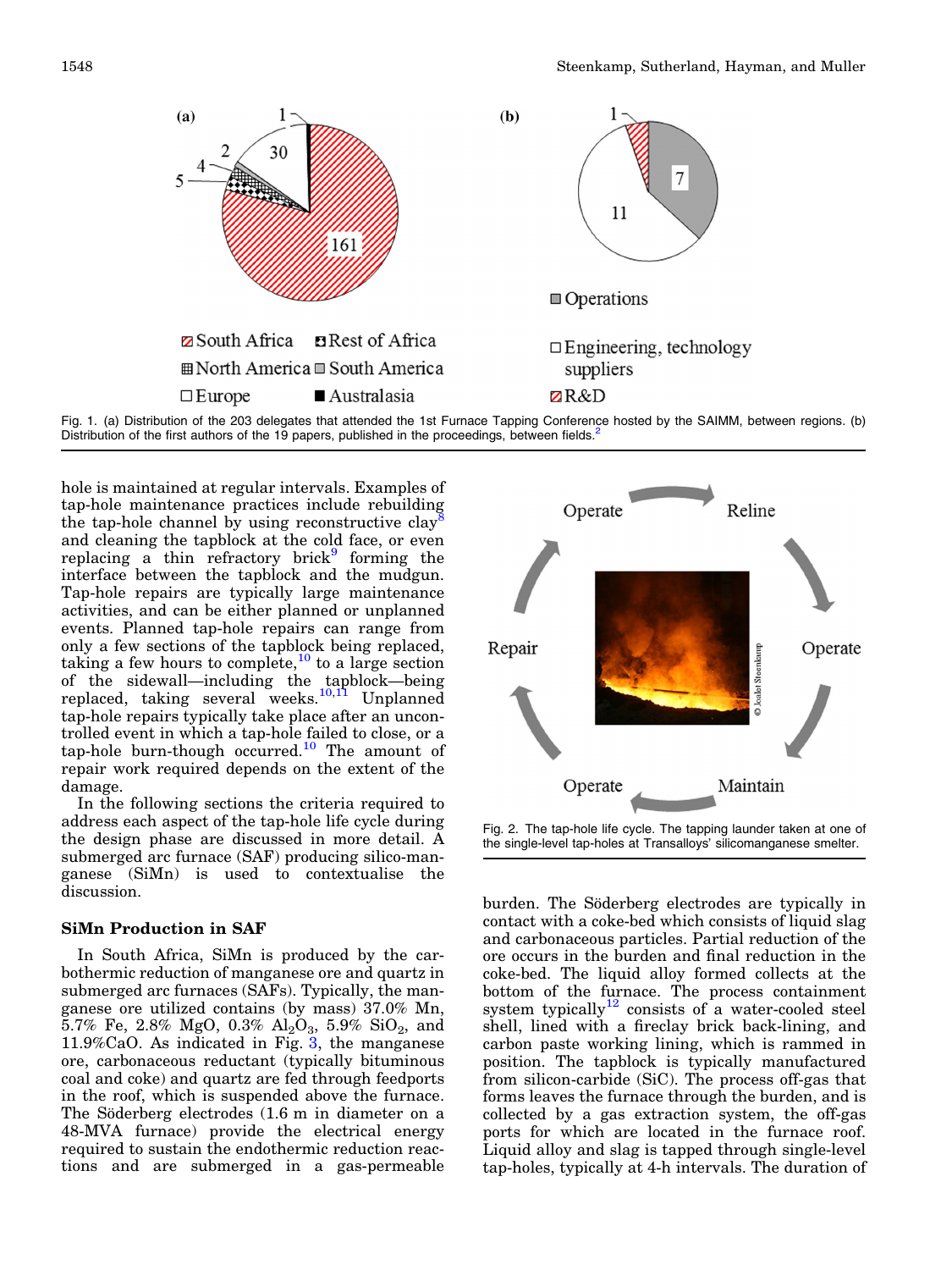<span id="page-2-0"></span>

Fig. 3. Conceptual layout of a 48-MVA submerged arc furnace producing silicomanganese. Aspects related to tapping, are indicated in italics.

a tap is typically 35 min, and sizes of taps range between 30 tons and 50 tons (slag and metal). Both liquid and solid state separation of slag from metal occurs downstream. The process conditions for a 48- MVA furnace are summarised in Table [I](#page-3-0).

## Design to Reline

In many ways, designing for tap-hole installation during a total reline is the easiest part of the design process, as the refractory lining is built from scratch, the furnace is accessible, and all work is done at room temperature. Criteria to consider when relining the furnace include:

- 1. The order of installation (and installation methods) of tap-hole system components, including lintels, copper cooling elements, temperature monitoring equipment, tapblock or components thereof, and the refractory mortar used to form liquid-proof seals between components.
- 2. How to position large, heavy components such as tapblocks and copper cooling elements.
- 3. How to position sacrificial start-up thermocouples, if fed through the tap-hole, and plug the tap-hole prior to start-up.

#### Design to Operate

#### Normal Operating Conditions

When designing for operations, both normal conditions and emergency conditions should be taken into account. Criteria to consider for normal operations include:

- 1. Compatibility between process streams (alloy or matte, and/or slag), and refractory materials (including tap-hole clays), at tapping conditions.
- 2. Whether or not to include cooling elements such as water-cooled copper blocks in the tap-hole design.
- 3. Whether a single level or bi-level tapping practice will be followed, and where to position the tap-holes in terms of this practice.
- 4. The number of tap-holes to install on a specific level, which depends on the tapping practice, operating philosophy, and management of expected wear.
- 5. Where to position the tap-holes around the circumference of the furnace, which depends both on the post-tap-hole operations as well as wear patterns expected in the furnace.
- 6. How to link the material stream flowing from the tap-hole with the post-tap-hole operations.
- 7. How to open and close the tap-hole. If a drill-andmudgun is used, where to position and how to support it, whether it should have a hydraulic or pneumatic power-pack, and whether or not any instrumentation is required. It is also important to decide what types of tap-hole clays to use, and how to store and prepare the clays prior to use.
- 8. Where to install secondary fume extraction units, to ensure that the fumes generated during tapping are removed effectively and expediently from the tapfloor.

Tap-hole refractories are subjected to considerable erosive attack as well as physical damage as a result of the opening and closing of the tap-hole. The tap-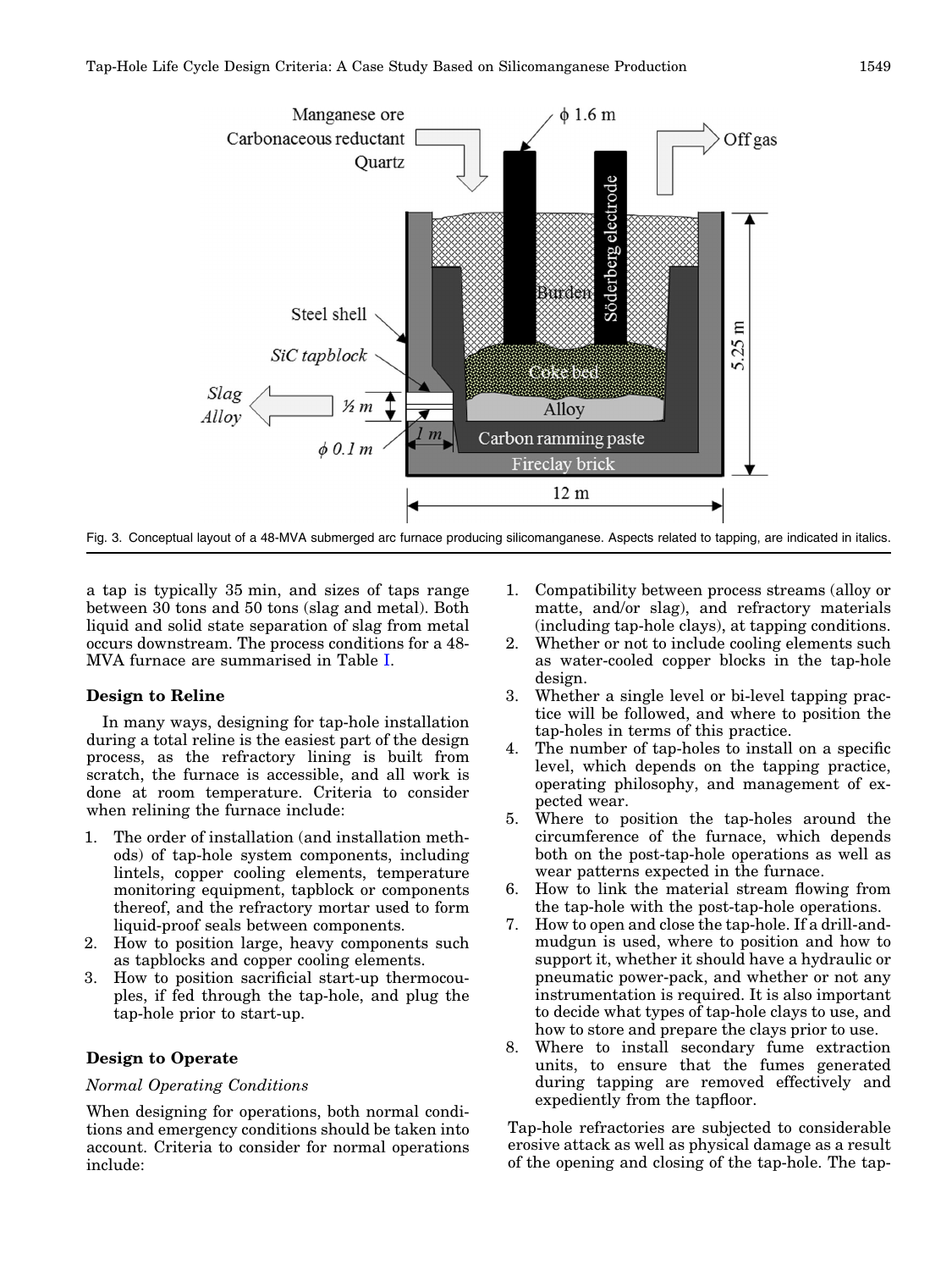|                                | Unit            | Average             | <b>Standard deviation</b> |
|--------------------------------|-----------------|---------------------|---------------------------|
| Ore                            | Metric tons/day | 334                 | 43                        |
| Coal                           | Metric tons/day | 224                 | 20                        |
| Coke                           | Metric tons/day | 20                  | 10                        |
| Quartz                         | Metric tons/day | 99                  | 15                        |
| SiMn alloy                     | Metric tons/day | 160                 | $20\,$                    |
| Slag                           | Metric tons/day | 160                 | $\,6\,$                   |
| Slag/metal ratio               |                 | 1.0                 | $\overline{\phantom{m}}$  |
| Power consumption              | MWh/ton alloy   | 4.0                 | $\rm 0.3$                 |
| Slag tap temperature           | Kelvin          | $1923^{\mathrm{a}}$ |                           |
| Metal tap temperature          | Kelvin          | $1823^{\rm a}$      |                           |
| SiMn alloy composition         |                 |                     |                           |
| Mn                             | $%$ by mass     | 66.4                | $1.3\,$                   |
| $\mathcal{C}$                  | $%$ by mass     | 1.8                 | 0.2                       |
| Si                             | $%$ by mass     | 16.3                | 0.6                       |
| Fe                             | $%$ by mass     | 14.7                | $0.9\,$                   |
| Total                          | $%$ by mass     | 99.2                |                           |
| Slag composition               |                 |                     |                           |
| MnO                            | $%$ by mass     | 12.9                | 1.7                       |
| SiO <sub>2</sub>               | $%$ by mass     | 46.3                | 1.5                       |
| MgO                            | $%$ by mass     | 5.7                 | 0.7                       |
| CaO                            | $%$ by mass     | 25.0                | 1.6                       |
| FeO                            | $%$ by mass     | 0.3                 | 0.02                      |
| Al <sub>2</sub> O <sub>3</sub> | $%$ by mass     | 4.7                 | 0.6                       |
| Total                          | $%$ by mass     | 94.9                |                           |
| <sup>a</sup> Estimated.        |                 |                     |                           |

<span id="page-3-0"></span>Table I. Process conditions for a 48-MVA SAF producing SiMn in South Africa (where applicable, daily averages with standard deviation, calculated for production data for 2014)

hole refractories require regular replacement, and it is therefore common practice to use the best grade refractories possible in an attempt to maximize taphole life and minimize the furnace downtime required for tap-hole repairs. Different refractories display different characteristics such as thermal conductivity, linear expansion, crushing strength, service temperature, etc. The selection of which taphole refractories to use is often a trade-off between the different characteristics, chemical compatibility with the process, and economic factors. At SiMn smelters in South Africa, the selection of tap-hole refractory material has historically been based on industrial experience. Experimental and modeling work done in recent years<sup>12-15</sup> has enhanced the understanding of the potential for chemical wear, and offered ways to evaluate different types of refractory materials via desktop and laboratoryscale studies (see also discussion on the role of modeling below).

Water-cooled copper tapping blocks are very common on furnaces in non-ferrous operations, and substantially increase tap-hole life in these industries.[3](#page-8-0) During the design stage, finite element analysis (FEA) modeling is undertaken to determine the type and intensity of cooling required in the tap-hole based on the particular process conditions envisaged, e.g. tapping temperatures. Usually, the major difference between tapblock designs is whether they are shallow- or deep-cooled, which is determined by the cooling intensity required during a tapping event. The modeling also assists in indicating the best positions for the installation of temperature measuring devices (both thermocouples as well as resistance temperature detectors) to enable tap-hole temperature and heat flux monitoring to be undertaken during operation. The design further needs to take into account the type of cooling water pipe design to be used. Two types of piping commonly used are: cast-in Monel piping or drilled piping, each with their own advantages and disadvantages. The incorporation of a face-plate into the design (either water-cooled or non-water-cooled) is common practice to protect the tapblock from drilling and lancing errors as well as providing a flat face for the mudgun to bear against.

The main advantage of having a bi-level tapping arrangement is that the bulk of the separation between metal and slag occurs in the furnace, reducing the need for downstream separation processes (and associated costs). South African producers of SiMn prefer single-level tap-holes to bi-level tap-holes, as the nature of their process makes operating a tap-hole dedicated to tapping slag very difficult to manage, and downstream processes to separate metal from slag are already in place.

In operations where tap-hole wear and the resulting maintenance can have a major impact on furnace throughput, such as the furnaces used in the platinum industry, design of the furnace with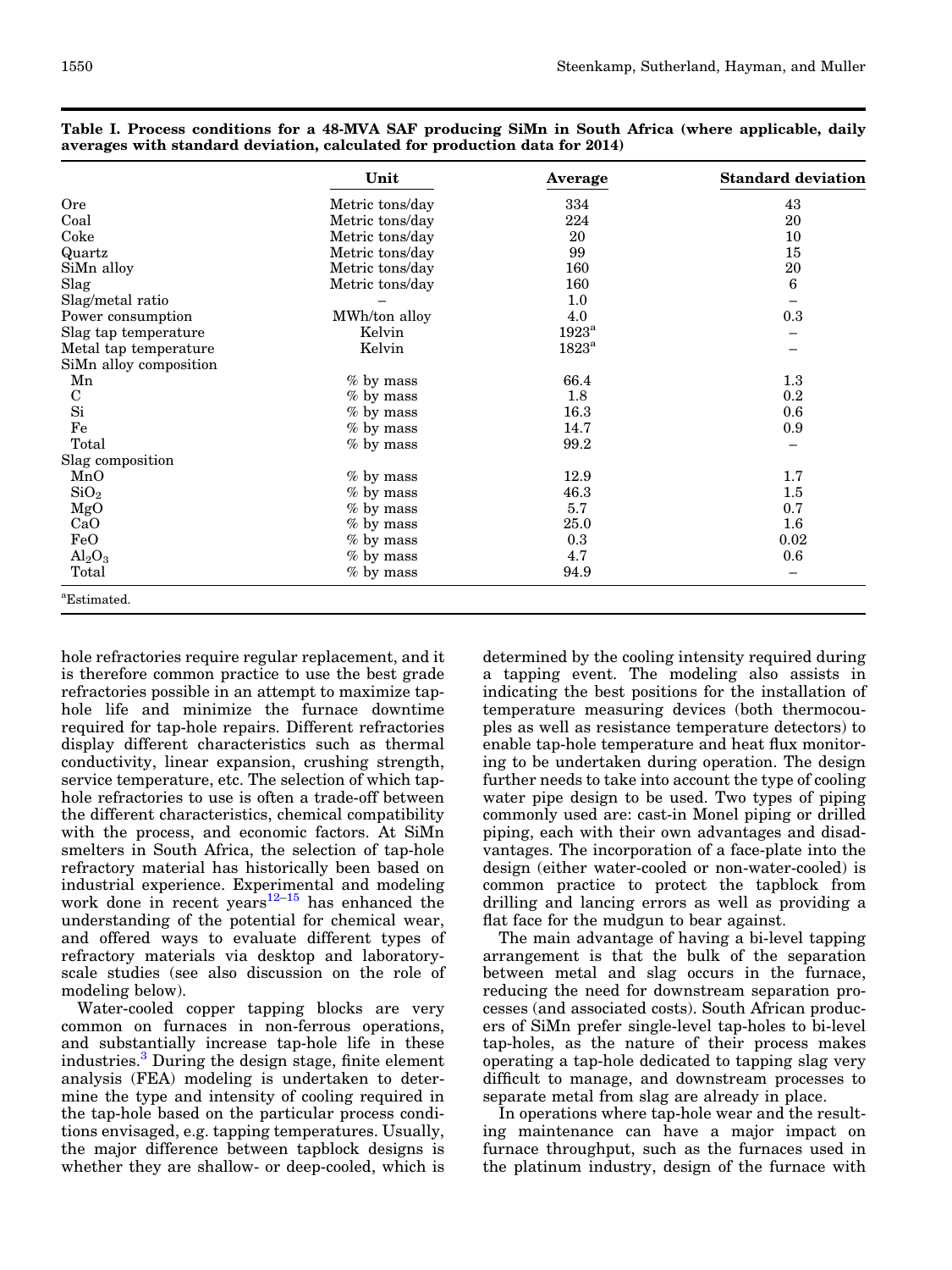two or preferably three metal/matte tap-holes is preferable. One can then cycle maintenance on the three tap-holes in a planned, systematic manner, which limits the overall downtime experienced by the furnace due to tap-hole issues and thus maintains furnace throughput at optimum levels. A similar practice is followed by South African producers of SiMn: each furnace has two tap-holes to allow for redundancy—if a small repair is required on one tap-hole, the furnace can still be tapped through the other—and distribution of wear is effected as the tap-hole is one of the two high-wear areas in the furnace.

The use of a mudgun and drill can have a major impact on tap-hole life and, although expensive, are generally a worthwhile investment in both tap-hole operation and the safety of operating personnel, as they reduce the time spent in the immediate vicinity of the tap-hole. If a mudgun/drill unit is installed, the maintenance thereof is of prime importance and should include at least daily alignment tests to ensure drilling is not off-center or angled to one side. Also, the maintenance of emergency equipment such as nitrogen accumulators for use in the case of power failures becomes critical. It is also preferable to install two units per furnace each of which can access all tap-holes, for redundancy.

Drilling reduces the amount of lancing required for tap-hole opening, which is a major cause of wear in the tapping channel.<sup>[16](#page-8-0)</sup> The installation of lance guides is also critical to ensure that tapfloor personnel are able to maintain the lance straight in line with the tapping channel and not lance into the taphole refractories. The design of the lance guide should be such that it can be moved out the way once the tap-hole is open, while ensuring that alignment is not compromised. Some operations prefer to just drill the tap-hole open and dispense with lancing altogether, and absorb the increased consumption of drills into the operating cost. Although more costly, this approach reduces tapping channel wear and increases personnel safety.

Optimal performance of tap-hole plugging has a major impact on tap-hole life. The use of the correct amount of clay is important to ensure that the tapping channel is completely cleared of metal/slag and replaced with clay. Use of excess clay can result in clay being pushed past the hot face into the molten bath, which can result in boiling and concomitant refractory wear on the hot face of the tap-hole and the surrounding sidewall refractories above the tap-hole. Too little clay results in incomplete filling of the tapping channel. This can often happen if there is poor mating of the mudgun with the cold face of the tap-hole during plugging, with clay being extruded into the launder and not penetrating the tap-hole channel. Incomplete filling of the tap-hole during plugging will require lancing at the next tap, as the drill can only drill through clay and not frozen process material. Maintenance of the cold face of the tap-hole is critical to ensure



Fig. 4. Conceptual layout of the two single-level tap-holes, and the three Söderberg electrodes, in a submerged arc furnace producing silicomanganese. Electrode 1 is referred to as the tap electrode.

that the mudgun is flush with the cold face. In addition, sacrificial plates of compressible fiber board are often installed on the end of the mudgun to ensure optimal mudgun/tap-hole interfacing, and prevent loss of clay.

The preferred way to open and close tap-holes at SiMn smelters is by means of a hydraulic drill-andmudgun, positioned on a pedestal. As slag and metal are tapped into ladles which are transferred by overhead cranes, the two tap-holes are positioned  $60^\circ$  apart (see Fig. 4) on the side of the furnace facing the furnace bay. The furnace bay is where the post-tap-hole processing of liquid material occurs. For SAFs producing SiMn, equilateral positioning of the two tap-holes to either side of one of the three electrodes (referred to as the tap electrode; see Electrode 1 in Fig. 4), improves conditions for tapping. The liquid zone in the SAF is clover-shaped around the three electrodes. To maximize the opportunity for metal and slag to remain fluid during tapping, the tap-hole should be positioned in the middle of one of the leaves of the clover, ensuring the shortest distance between the liquid zone and sidewall. To manage risks from both a taphole wear and tap-hole maintenance perspective, more than one tap-hole is installed. To address both the fluidity and redundancy requirements, the tapholes are typically installed  $60^{\circ}$  apart, equilateral to the centerline of the tap-electrode.

#### Role of Modeling

Advances in computational technologies have made available modeling techniques that can be applied during the design stage in order to optimize the tap-hole design. Modeling techniques allow for studies in which the effects of variations in design and operating parameters unlikely to be tested on an actual furnace are evaluated. The following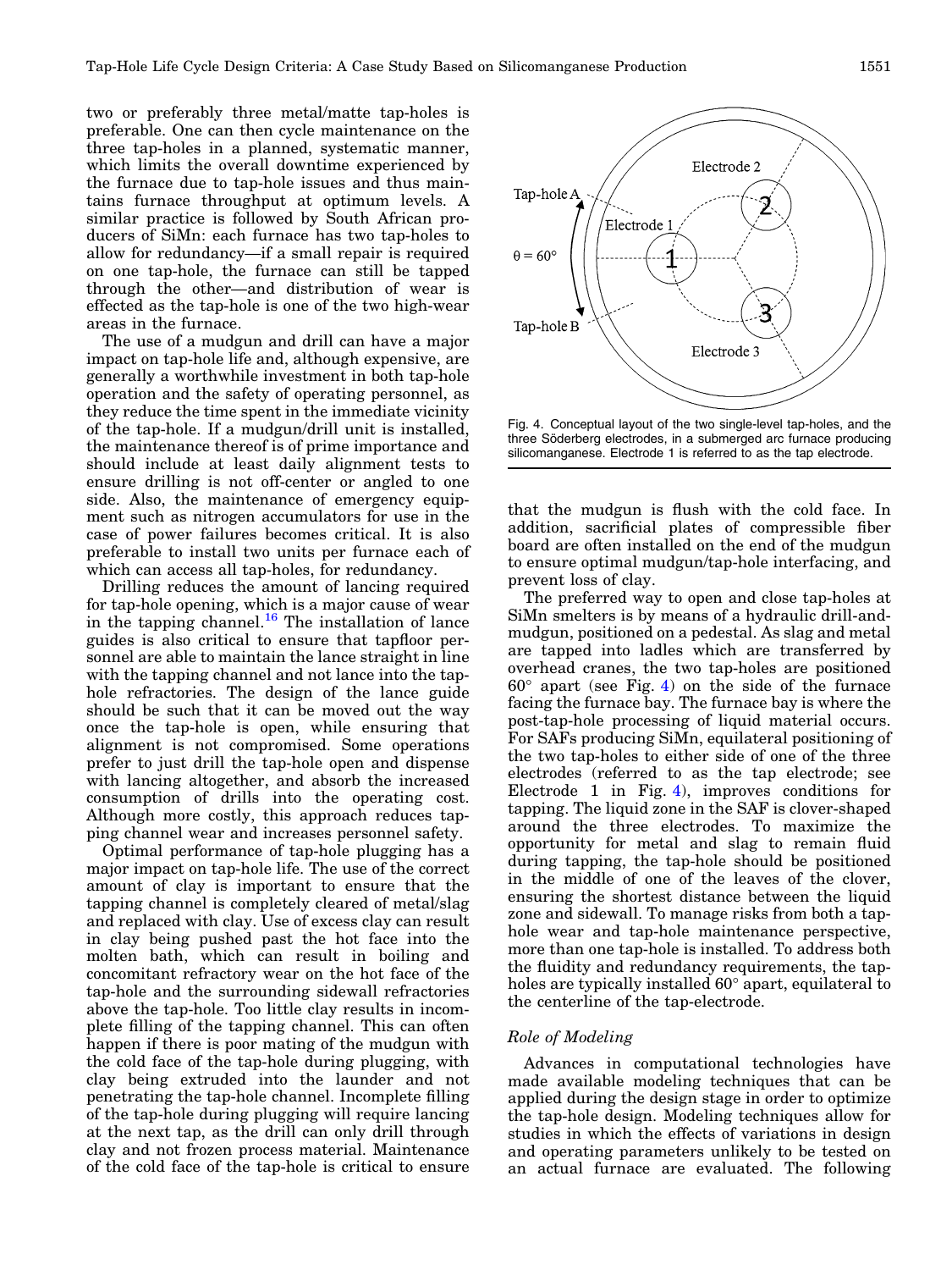physical phenomena can be represented by theoretical models, which are of interest during the design stage:

- $\bullet$  Heat transfer The amount of thermal energy removed through the cooling system and temperature distribution variation in the refractories are determined by the temperatures of materials on the refractory cold- and hotfaces, the geometry of the tap-hole refractory, refractory thermal conductivity and heat capacity, and the strength of bonds between the refractories and cooling system, expressed as contact resistances.
- $\bullet$  Fluid flow During tapping, viscous fluids flow from the slag and metal baths, through porous zones and out of the tap-hole. The mass flow behavior of the tap stream in terms of tapping rate, and the tapped amounts of the respective materials, depends on the physical properties of the fluids (viscosity, density), the permeability of the tap-hole and porous zones, and the pressure difference over the porous zones and the taphole. The internal fluid pressure is approximated as consisting of the fluid hydrostatic pressure, burden pressure, and the crater pressure of gases around the electrodes.
- $\bullet$  Chemical refractory wear Chemical wear of the refractory occurs mostly due to chemical reaction with the slag and metal, or the dissolution of refractory components into the slag or metal. The potential (and rate) of wear is determined by the activity of the reaction products and dissolved components in the slag and metal at the relevant temperature.

Some modeling approaches applicable to the simulation of the relevant tapping process aspects are:

- $\bullet$  Physical models Experiments can be set up in which a refractory material is in contact with slag and/or metal at relevant temperatures in order to test material compatibility by obtaining an indication of the amount of expected wear, and to analyze possible reaction products.  $14,17$ Fluid flow during the tapping process can also be simulated with physical models  $^{16}$  $^{16}$  $^{16}$ ; however, these often have limited applicability due to the reduced scale and incomplete matching of process parameters which can be achieved in a laboratory.
- $\bullet$  Mathematical and computational fluid flow and heat transfer models An analytical modeling approach can simulate fluid flow by solving pressure drop equations for fluid flow through the porous zones in the furnace and the tap-hole.<sup>[18](#page-8-0)</sup> The tap-hole domain and tapping process can be modeled in greater detail, and extended to two or three dimensions, using computation fluid dynamics (CFD) modeling in which fluid flow and heat transfer is solved simultaneously. A

commonly used method for numerical/computational models is the finite volume method, in which the domain is divided into cells/elements and numerical solutions to the governing equations are obtained within the cells/elements, while appropriate boundary conditions are applied at the perimeter of the region. CFD modeling results may be obtained for steadystate or transient conditions, and may include temperature distributions and variations to expect in operation, and heat removal rate as a function of tapping rates and amounts of slag tapped. An example of the application of a model based on CFD to evaluate aspects of tapping is discussed for silicon producing furnaces.

 $\bullet$  Thermodynamic chemical wear modeling Thermodynamic modeling can be applied to estimate the amount of chemical refractory wear from contact with slag or metal, by evaluation of the potential for wear due to chemical reaction or dissolution. Thermodynamic properties can be calculated, such as the activities of components in the slag or metal and chemical equilibrium. This method may also be used to indicate operational constraints, such as slag chemistry compositions which ensure compatibility with a chosen refractory material.

The application of thermodynamic modeling using FactSage software to evaluate slag–refractory interaction in a SiMn-producing furnace is reported in the literature.<sup>[14](#page-8-0),[15](#page-8-0)</sup> The potential for metal to cause refractory wear was evaluated by calculating activities of solid graphite and SiC for typical Si-Mn-Fe-C metal compositions at temperatures of 1823– 1873 K, where activities of  $<$ 1 indicate it not to be saturated in that component and wear of a SiC or carbon-based refractory, respectively, could occur. Chemical attack of a carbon-based refractory by slag was also evaluated considering the  $SiO<sub>2</sub>$  reduction reaction forming SiC, with wear likely to occur when the calculated activity of  $SiO<sub>2</sub>$  (reference state cristobalite) in the slag is higher than the equilib-rium activity (e.g. 0.17 at 1873 K).<sup>[20](#page-8-0)</sup>

 $\bullet$  Physicochemical property models Models exist to estimate slag and metal physical and thermochemical properties as used in the mathematical fluid flow and heat transfer models. This step may include thermodynamic modeling in which the amount of precipitated solids in the slag is estimated at chemical equilibrium, which would then be used in the calculation of the properties themselves. Examples of modeling of the properties of manganese-bearing slags have been discussed,<sup>[21](#page-8-0)</sup> and the application thereof in ana-lytical tapping flow modeling.<sup>[18](#page-8-0)</sup>

The following are important to improve the accuracy of modeling tap-hole and tapping aspects: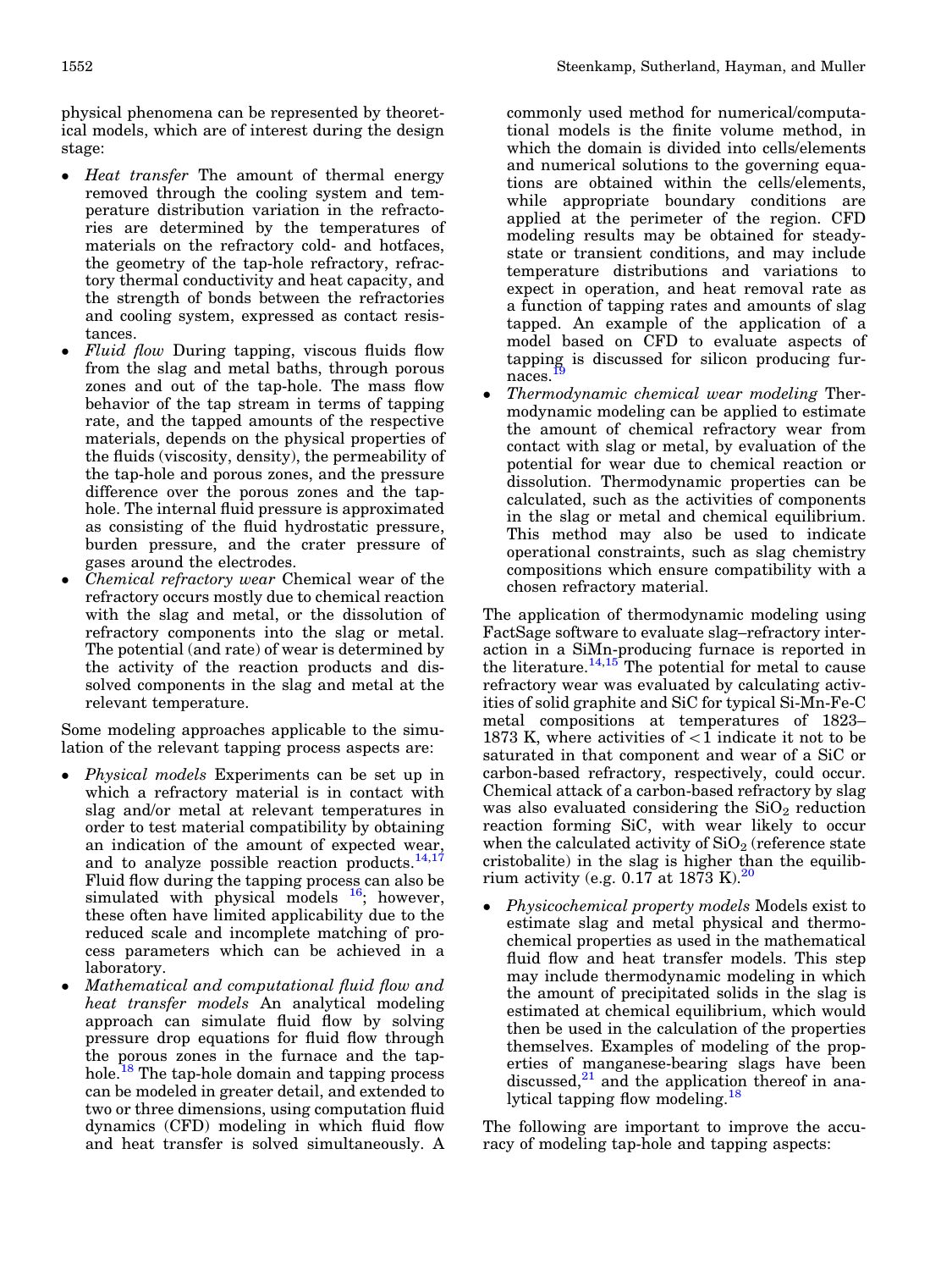- $\bullet$  The model domain and phenomena modeled should include all important aspects that can influence the tap-hole performance and overall process performance influenced by tapping, including variation of any aspect during the operation stage of the tap-hole life cycle (e.g., domain changes due to refractory wear or solidified accretions).
- $\bullet$  Transient modeling should be considered in addition to steady-state modeling, to identify expected variations in process variables that could be used for condition monitoring during operation to indicate possible excursions away from design conditions.
- $\bullet$  Boundary conditions should be specified as typical values based on operating experience, or modeled as functions of other available process variables.
- $\bullet$  Models should be evaluated for different process conditions (e.g., temperature, chemical compositions), allowing for an expected degree of deviation from normal operating conditions. This approach may also be used to determine tap-hole failure limits and relate these back to instrumentation and monitoring measurements (see next section on emergency conditions).
- $\bullet$  Physicochemical properties of refractories, and of the slag and metal fluids (including viscosity, thermal conductivity, density, heat capacity), should ideally be included as sub-models of temperature and chemical composition, $2<sup>1</sup>$  as opposed to assuming constant values. Allowance should also be made for the inclusion of variable amounts of precipitated solids, estimated with thermodynamic equilibrium calculations.
- $\bullet$  Different datasets should be considered for thermodynamic modeling, and the results compared, since it has a direct effect on the accuracy of the results, but is often difficult to validate.
- $\bullet$  Where possible, models should be validated against plant data by comparing results with operational data. In this case, plant data should be critically evaluated and corrected where necessary (e.g.,slag chemical compositions reflecting entrained metal. $^{18}$  $^{18}$  $^{18}$ )

## Emergency Conditions

Another important aspect often overlooked during the design phase is the design of tap-holes for emergency conditions. During the design phase, the assumption should be made that it is possible that the tap-hole will fail and the furnace will run out at some stage during its life. The main goal is to limit the damage to people and property that can result from a tap-hole run-out. Criteria to consider for emergency conditions include:

- 1. Whether or not to install a dedicated tap-hole to utilize in emergency conditions.
- 2. When the tap-hole fails and the furnace runs

out, consider where the liquid material will flow, and what equipment will be destroyed. The area under the tapping platform and in the aisle should be designed such that the metal and slag will be directed away from the furnace during a run-out. This includes sloping of floors, protecting support structures with refractories, and channelling any run-out away from any equipment in the furnace aisle.

- 3. The natural flow of liquid slag and metal should be away from the furnace into areas where no water will be present, to limit the risk of explosions. Similarly, instrumentation wiring and areas where personnel are working should be avoided. Water-pipe and cable racks, control rooms, and the control systems for the tapping equipment, should all therefore be positioned away from the natural flow of liquid slag and metal.
- 4. Positioning of major structural support beams should be considered carefully. These beams should remain intact at all times, and therefore be positioned away from the path of liquid material flow. This could result in the need for (sacrificial) auxiliary support beams.
- 5. Not only the layout of the tapfloor but also areas below the tapfloor should be taken into account.
- Not only the effect of contact with liquid metal and slag but also the effect of thermal radiation from these streams should be taken into account.
- 7. Ideally, the mudgun should be available at all times, even in emergency conditions, to close the tap-hole, and, if damaged, be rectified or replaced in a short space of time, to allow for the normal opening and closing practices to be resumed once the tap-hole has been repaired. Installation of the equipment on a concrete plinth, rather than steel, increases the probability of the mudgun surviving a run-out event.
- 8. The furnace aisle should be kept clear of support equipment such as ladle heaters. Sometimes, these are installed at the end of the launder and, if there is a run-out, the equipment will be damaged.
- 9. If fuel lines are present, this could result in a fire causing further consequential damage.

## Design to Maintain

When managing the tap-hole life cycle, the ageold adage applies: The best way to get out of trouble, is to stay out of trouble. This implies that preventative maintenance of the tap-hole is of utmost importance. In this section, small maintenance aspects (executed in  $\langle 2 \text{ h} \rangle$  are addressed. In the next section, criteria for maintenance activities executed in more than 2 h are addressed. Criteria to consider for tap-hole maintenance during the design phase include: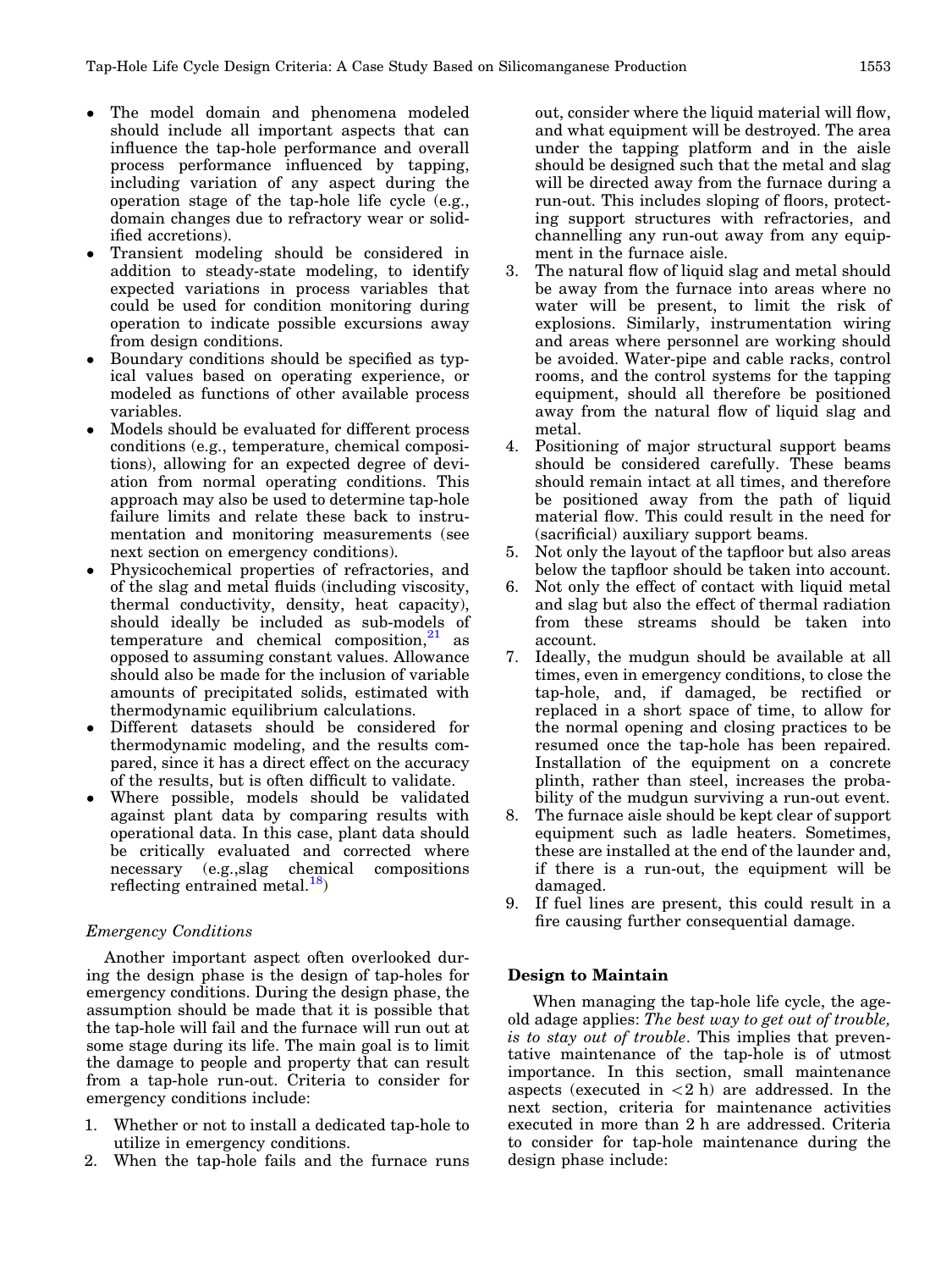- 1. Understanding the tap-hole maintenance strategy to be followed during furnace operation. These strategies are usually either Time-Based Maintenance, or Condition-Based Maintenance. If the latter strategy is to be used, the tap-hole and surrounds need to be fitted with sufficient instrumentation such that the condition of the tap-hole can be adequately monitored.
- 2. The installation of thermocouples (or other temperature measuring devices $^{22,23)}$  $^{22,23)}$  $^{22,23)}$  in the vicinity of the tap-hole can be very beneficial in terms of giving prior warning of tap-hole problems, and can be used to monitor tap-hole refractory performance and to initiate a tap-hole repair. Placement of these instruments needs to be considered in the design phase, to ensure that they are not exposed during tapping, by installing splash guards and insulation panels. They also need to be accessible to maintenance personnel for ease of replacement.
- 3. When operators utilize the drill depth as an indicator of tap-hole condition, the drill-andmudgun should also be instrumented as such.

At SiMn smelters in South Africa, the tapblock condition is typically monitored in four ways:

- (a) By monitoring the shell temperature, by using thermocouples as well as thermographic images of the shell.<sup>[12](#page-8-0)</sup>
- (b) By monitoring the flow pattern of liquid alloy and slag during tapping.
- (c) By monitoring the drill depth.
- (d) By monitoring the clay consumption.

Ideally, shell temperatures should be<573 K. Shell temperatures of the order of 773 K will warrant further investigation. High shell temperatures are attributed to either an air-gap between the steel shell and refractory, or decrease in refractory thickness, due to wear. To determine if the former is the case, an inspection hole is drilled into the steel shell and if, upon inspection, it is found that the air-gap exists, used to fill the air-gap with a two-part carbonaceous heat-setting cement to re-establish contact between the steel shell and refractory. If no air-gap is found, then it is concluded that the increase in shell temperature is due to a decrease in refractory thickness, triggering a tap-hole repair, or total reline.

Both turbulent flow of the tapping stream and short drill depths are indicators of a worn tapping channel. To repair the tapping channel, a hole is drilled three-quarters into the tap-hole using a large-diameter drill-bit, and subsequently filled with a high-quality, low-viscosity clay, using the mudgun. The mudgun is kept in place, long enough to allow for the low-viscosity clay to fill any cracks in the tapblock. Tapping operations are then resumed using a drill-bit with normal diameter.

Clay consumption may be monitored daily, and high clay consumption may indicate excessive wear on the interface between the mudgun and tapblock.

## Design to Repair

As with the smaller preventative maintenance practices discussed in the previous section, planned outages for large maintenance activities are better than emergency repairs, since larger-scale repairs often require materials and equipment not readily available on site. Criteria to consider for tap-hole repairs during the design phase include:

- 1. Designing tap-holes with multiple separate brick modules instead of a single tap-hole brick such that a number of minor repairs (such as 1, 2 or 3 modules) can be conducted to extend overall tap-hole life cycle, and reduce the number of deep repairs (such as the 5th or 6th module) that need to be conducted. These minor repairs usually do not require downtime and the furnace can continue operating using another tap-hole, whereas deep repairs often require the furnace to be drained and operated at low power to ensure the safety of maintenance personnel and prevent the possibility of a furnace run-out.
- 2. The interface between the brick modules and the sidewall lining needs to be considered. For instance, if the furnace hearth/sidewall interface is a skew-back, integrating the tap-hole brick modules into the skew-back makes deep tap-hole repairs extremely difficult (and sometimes impossible), and can result in extended furnace downtime.
- 3. Access to the tap-hole for personnel, materials, and equipment during maintenance and repair can have an impact on the time taken for taphole repairs. If, for example, the tap-hole is constructed with doghouse copper coolers, installation of a support beam for rigging in the coolers is useful, and can also be used for jack hammer support. The design of the water piping supplying the tap-hole coolers should be such that it is easily accessible and removable without excessive spillage during any maintenance on the tap-hole.

At SiMn smelters in South Africa, tapblock repairs are conducted once the furnace is tapped empty (but not melted down). The worn tapblock, and surrounding refractory bricks if necessary, are removed mechanically. During the breakout, the furnace contents will be hot, and therefore continue to tap. As this is expected, the area around the furnace tapfloor is prepared by ensuring that it is dry, and that the floor is covered with a layer of crushed slag, to contain the liquid alloy and slag.

An ideal tapblock repair consists of a single tapblock, installed in brick lining that tapers to the back, where only the tapblock has worn and needs to be removed, whilst the brick lining maintains the integrity of the sidewall. The replacement block is covered with refractory cement and positioned using the mudgun.